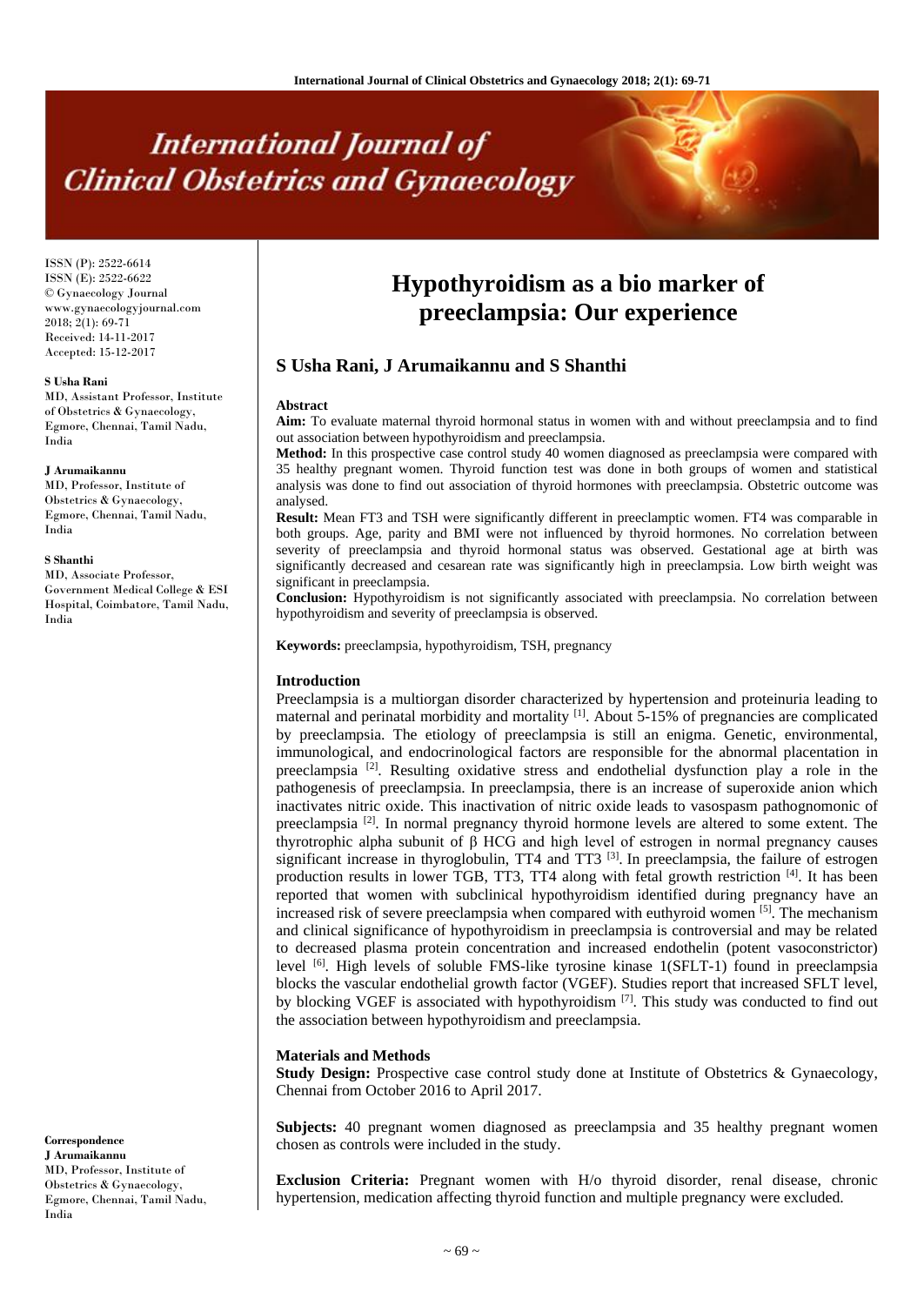**Methods:** Pregnant women with blood pressure more than 140/90 mm Hg with proteinuria **(**more than 300 mg/l in 24 hrs urine) on 2 or more occasions atleast 6 hrs apart, after 20 weeks of gestation were diagnosed as preeclampsia. Healthy normotensive pregnant women admitted in labour room were selected as control for this study. After getting informed consent, data regarding name, age, symptoms, parity, height and weight were recorded.10 ml of venous blood was drawn and serum was used for thyroid hormone analysis (FT3, FT4 and TSH) using chemiluminescent assay. The normal value for TSH in our study is 0.3 - 3 mIU/l. Statistical analysis was done using t-Test for comparing means and Pearson chi square test for comparing categorical parameters. P value less than 0.05 was considered as significant.

#### **Table 1:** Distribution of thyroid hormone

|                     | Preeclampsia  | control       | $t$ - Test $\perp$ | <b>P</b> value |
|---------------------|---------------|---------------|--------------------|----------------|
| Mean FT3 $pg/ml$    | $1.37 + 0.50$ | $1.83 + 0.42$ | $-4.28$            | 0.0001         |
| Mean FT4 $\mu$ g/dl | $8.08 + 3.19$ | $9.18 + 2.30$ | $-1.69$            | 0.09           |
| Mean TSH mIU/l      | $4.10 + 3.79$ | $2.69 + 1.32$ | 2.09               | 0.04           |

**Table 2:** Distribution according to thyroid status

|                      | Preeclampsia $(n=40)$ | Control $(n=35)$ |
|----------------------|-----------------------|------------------|
| Hypothyroid          | 23 (57.5%)            | 15(43%)          |
| Euthyroid            | 17 (42.5%)            | 20 (57%)         |
| $\sim$ 1 $\sim$ 0.00 |                       |                  |

 $p$  value  $=0.20$ 

**Table 3:** Distribution according to age

|             | Preeclampsia (n=40) |                    |                  |
|-------------|---------------------|--------------------|------------------|
| Age (years) | Euthyroid           | <b>Hypothyroid</b> | Control $(n=35)$ |
| ${}_{<}$ 20 | $0(0\%)$            | 2(5%)              | $1(2.9\%)$       |
| $21 - 25$   | 10(25%)             | $12(30\%)$         | 16 (45.7%)       |
| 26-30       | $4(10\%)$           | 8 (20%)            | 17 (48.5%)       |
| 31-35       | $3(7.5\%)$          | $1(2.5\%)$         | $1(2.9\%)$       |

 $\bar{p}$  value = 0.30 (comparing preeclampsia with control)

p value = 0.50 (comparing Euthyroid and Hypothyroid preeclamptic women)

**Table 4:** Distribution according to parity

|               | Preeclampsia (n=40) |                    |                  |  |
|---------------|---------------------|--------------------|------------------|--|
| <b>Parity</b> | <b>Euthyroid</b>    | <b>Hypothyroid</b> | Control $(n=35)$ |  |
| primi         | 11 (27.5%)          | 9(22.5%)           | 23 (65.7%)       |  |
| multi         | $4(10\%)$           | 8(20%)             | 10(28.6%)        |  |
| BOH           | 3(7.5%)             | 5(12.5%)           | $2(5.7\%)$       |  |

p value =0.50 (comparing preeclampsia with control)

p value =0.40 (comparing Euthyroid and Hypothyroid preeclamptic women)

**Table 5:** Distribution according to BMI

| BMI (kg/m2) | Preeclampsia (n=40) |                    | Control $(n=35)$ |  |
|-------------|---------------------|--------------------|------------------|--|
|             | Euthyroid           | <b>Hypothyroid</b> |                  |  |
| < 18.5      | $1(2.5\%)$          | $0(0\%)$           | $1(2.9\%)$       |  |
| 18.5-24.9   | 7(17.5%)            | 6(15%)             | 15 (42.9%)       |  |
| 25-29.9     | 14 (35%)            | 10(25%)            | 16(45.7%)        |  |
| >30         | $0(0\%)$            | 2(5%)              | 3(8.5%)          |  |

p value =0.65 (comparing preeclampsia with control)

p value =0.60 (comparing Euthyroid and Hypothyroid preeclamptic women)

**Table 6:** Thyroid hormone and severity of preeclampsia

|             | Mild<br>Preeclampsia | <b>Severe</b><br>Preeclampsia | <b>Eclampsia</b> |
|-------------|----------------------|-------------------------------|------------------|
| Hypothyroid |                      |                               |                  |
| Euthyroid   |                      |                               |                  |
| $     0.04$ |                      |                               |                  |

p value  $=0.84$ 

**Table 7:** Mode of delivery and severity of preeclampsia

| Mode of<br>delivery | Mild<br>Preeclampsia | <b>Severe</b><br>Preeclampsia | <b>Eclampsia</b> | Control |
|---------------------|----------------------|-------------------------------|------------------|---------|
| cesarean            |                      |                               |                  |         |
| Vaginal<br>delivery |                      |                               |                  | 26      |

p value =0.97 (comparing mild preeclampsia with control)

p value =0.0005 (comparing severe preeclampsia and eclampsia with control)

**Table 8:** Gestational age at birth and severity of preeclampsia

| <b>Gestational age at</b><br>birth (weeks) | Mild<br>Preeclampsia | <b>Severe</b><br>Preeclampsia | <b>Eclampsia</b> control |    |
|--------------------------------------------|----------------------|-------------------------------|--------------------------|----|
|                                            |                      |                               |                          |    |
| $30 - 36$                                  |                      |                               |                          |    |
| $>36-40$                                   |                      |                               |                          | 33 |

p value =0.96 (comparing mild preeclampsia with control) p value =0.00001 (comparing severe preeclampsia and eclampsia with control)

**Table 9:** Birth weight and preeclampsia

|                       | Preeclampsia (n=40) |             |                  |  |
|-----------------------|---------------------|-------------|------------------|--|
| <b>Weight of Baby</b> | Euthyroid           | Hypothyroid | Control $(n=35)$ |  |
| $< 1.5 \text{ kg}$    | $1(2.5\%)$          | 2(5%)       | $0(0\%)$         |  |
| $>1.5-2.0$ kg         | $1(2.5\%)$          | $3(7.5\%)$  | $0(0\%)$         |  |
| $>2.0 - 2.5$ kg       | 6(15%)              | 9(22.5%)    | 3(8.5%)          |  |
| $>2.5-3.0$ kg         | 5(12.5%)            | 6(15%)      | 22 (62.5%)       |  |
| $>3.0$ kg             | $4(10\%)$           | $3(7.5\%)$  | 10 (29%)         |  |

p value =0.86 (comparing Euthyroid and Hypothyroid preeclamptic women)

p value =0.00001 (comparing preeclampsia with control)

# **Results**

Mean FT3 level was significantly lower in preeclampsia group (p<0.05) and mean FT4 was comparable in both groups (p=0.09). Mean TSH level was significantly more in preeclampsia women (p<0.05) ((Table-1). But no significant difference was observed when comparing thyroid hormonal status between the two groups (p>0.05) (Table-2). Age, parity and BMI were comparable between both groups. Euthyroid and hypothyroid preeclamptic women did not have significant difference with respect to age, parity and BMI. (Tables-3, 4, 5). Thyroid hormonal levels did not correlate with severity of preeclampsia (p>0.05) (Table-6).Vaginal deliveries were comparable between mild preeclampsia and control group (p>0.05).Vaginal deliveries were significantly more in control group when compared to severe preeclampsia and eclampsia group  $(p<0.05)$  (Table-7). Gestational age was comparable between mild preeclampsia and controls (P>05).Gestational age was significantly lower in severe preeclampsia and eclampsia women  $(p<0.05)$  (Table-8). Birth weight was not significantly different in euthyroid and hypothyroid preeclamptic women (p>0.05). But birth weight was significantly lower in preeclamptic women than controls  $(p<0.05)$  (Table-9).